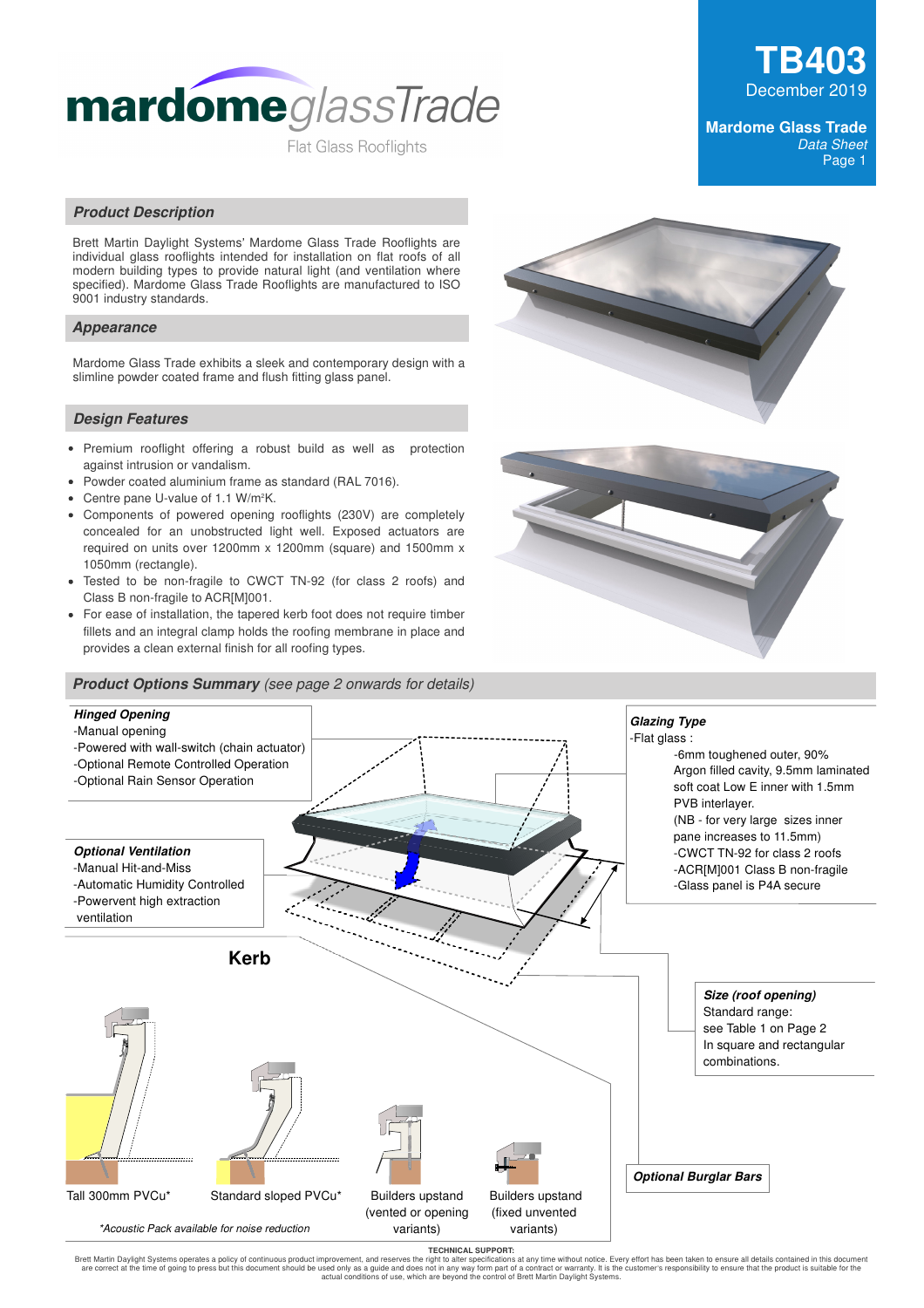

The double glazed glass panel is made up of: 6mm toughened outer, a 90% argon filled cavity, with a 9.5mm laminated soft coat Low E inner (inc. 1.5mm PVB interlayer). For larger sizes the inner pane thickness is increased to 11.5mm.

The frame is extruded aluminium, with a powder coating (RAL 7016) to provide a premium appearance and highly appealing finish. The rooflight assembly is thermally broken to provide excellent thermal performance. The kerbs are manufactured from Lead & Cadmium free un-plasticised PVC rigid multi-wall extruded profile, with internal white finish. The Glass, PVC-U and Aluminium which comprise the product can be recycled at the end of useful product life.

## **Durability**

Mardome Glass Trade units are expected to remain fit for purpose in normal industrial conditions for a period of 20 years (guaranteed for 10 years), i.e. they will not become perforated, lose significant structural integrity or distort to the extent of losing weather-tightness. Electrical actuators (where present), are guaranteed for a period of 1 year; actuators have a design life of at least 10,000 cycles. Insulated glass used in the construction of the rooflight is guaranteed for 5 years.

#### **Safety Requirements/CDM Regulations**

Mardome Glass Trade achieves CWCT TN-92 non-fragility on class-2 roofs and ACR[M]001 class B non-fragility when new and fully installed in accordance with Brett Martin Daylight Systems' installation guides. Foot traffic on rooflights should always be avoided; impacts such as foot traffic or a falling person may cause damage which could necessitate rooflight replacement. All glass panels are BS EN12150, BS 14449 and BS 1279 compliant.

#### **Security**

All fixed Mardome Glass Trade units are fitted to a builders upstand or a PVC kerb using self-drilling, anti-tamper security fixings. All fixing heads are concealed using colour-matched cover caps.

#### **Fire Rating**

Building Regulations Approved Document B (2006 edition, amended 2007) sets out the rules for fire safety of buildings, which can be met by achieving specific fire ratings to either British (BS476) or European (BS EN 13501) test standards.

Brett Martin Mardome Glass Trade achieves Class 1 to BS 476 part 7.

#### **Mardome Glass Trade**  Data Sheet Page 2

## **Composition Available Options**

# **Table 1**

## **Sizes of Rooflights**

| <b>Bold indicates unit size, Italics indicates daylight area</b><br>(mm) |                         |                          |                        |                                |             |                                                  |  |
|--------------------------------------------------------------------------|-------------------------|--------------------------|------------------------|--------------------------------|-------------|--------------------------------------------------|--|
| <b>Standard sizes</b>                                                    |                         |                          |                        |                                |             |                                                  |  |
|                                                                          | 600 x 600               | 450 x 450                | 900 x 900              | 750 x 750                      | 1200 x 900  | 1050 x 750                                       |  |
|                                                                          | 750 x 750               | 600 x 600                | 1000 x 1000            | 850 x 850                      | 1200 x 1200 | 1050 x 1050                                      |  |
|                                                                          | 900 x 600               | 750 x 450                | 1200 x 600             | 1050 x 450                     | 1500 x 1000 | 1350 x 850                                       |  |
|                                                                          |                         |                          |                        | Non-standard sizes             |             |                                                  |  |
|                                                                          | 750 x 600               | 600 x450                 |                        | 1950 x 1200 1800 x 1050        |             | 3000 x 1200 2850 x 1050                          |  |
|                                                                          | 900 x 750               | 750 x 600                |                        | 1950 x 1350 1800 x 1200        |             | 3000 x 1350 2850 x 1200                          |  |
|                                                                          | 1050 x 600              | 900 x 450                |                        | 1950 x 1500 1800 x 1350        |             | 3000 x 1500 2850 x 1350                          |  |
|                                                                          | 1050 x 750              | 900 x 600                | 1950 x 1650            | 1800 x 1500                    |             | <b>3000 x 1650</b> 2850 x 1500                   |  |
|                                                                          | 1050 x 900              | 900 x 750                | 1950 x 1800            | 1800 x 1650                    | 3150 x 1050 | 3000 x 900                                       |  |
|                                                                          | 1050 x 1050             | 900 x 900                | 1950 x 1950            | 1800 x 1800                    |             | 3150 x 1200 3000 x 1050                          |  |
|                                                                          | 1200 x 750              | 1050 x 600               | 2000 x 1000            | 1850 x 850                     |             | 3150 x 1350 3000 x 1200                          |  |
|                                                                          | 1200 x 1050             | 1050 x 900               | 2000 x 1500            | 1850 x 1350                    |             | 3150 x 1500 3000 x 1350                          |  |
|                                                                          | 1350 x 600              | 1200 x 450               | 2000 x 2000            | 1850 x 1850                    |             | 3150 x 1650 $3000 \times 1500$                   |  |
|                                                                          | 1350 x 750              | 1200 x 600               | 2100 x 900             | 1950 x 750                     |             | 3300 x 1200 3150 x 1050                          |  |
|                                                                          | 1350 x 900              | 1200 x 750               | 2100 x 1050            | 1950 x 900                     |             | 3300 x 1350 3150 x 1200                          |  |
|                                                                          | 1350 x 1050             | 1200 x 900               | 2100 x 1200            | 1950 x 1050                    |             | 3300 x 1500 3150 x 1350                          |  |
|                                                                          | 1350 x 1200             | 1200 x 1050              | 2100 x 1350            | 1950 x 1200                    |             | 3300 x 1650 3150 x 1500                          |  |
|                                                                          | 1350 x 1350             | 1200 x 1200              | 2100 x 1500            | 1950 x 1350                    |             | 3450 x 1200 3300 x 1050                          |  |
|                                                                          | 1500 x 600              | 1350 x 450               | 2100 x 1650            | 1950 x 1500                    |             | 3450 x 1350 3300 x 1200                          |  |
|                                                                          | 1500 x 750              | 1350 x 600               | 2250 x 1050            | 2100 x 900                     |             | <b>3450 x 1500</b> 3300 x 1350                   |  |
|                                                                          | 1500 x 900              | 1350 x 750               |                        | <b>2250 x 1200</b> 2100 x 1050 |             | 3450 x 1650 3300 x 1500                          |  |
|                                                                          | 1500 x 1050             | 1350 x 900               |                        | 2250 x 1350 2100 x 1200        |             | 3600 x 1500 3450 x 1350                          |  |
|                                                                          | 1500 x 1200             | 1350 x 1050              |                        | <b>2250 x 1500</b> 2100 x 1350 |             | <b>3600 x 1650</b> 3450 x 1500                   |  |
|                                                                          | 1500 x 1350             | 1350 x 1200              |                        | 2250 x 1650 2100 x 1500        |             |                                                  |  |
|                                                                          | 1500 x 1500             | 1350 x 1350              | 2400 x 1050            | 2250 x 900                     |             |                                                  |  |
|                                                                          | 1650 x 600              | 1500 x 450               |                        | 2400 x 1200 2250 x 1050        |             |                                                  |  |
|                                                                          | 1650 x 750              | 1500 x 600               |                        | 2400 x 1350 2250 x 1200        |             |                                                  |  |
|                                                                          | 1650 x 900              | 1500 x 750               |                        | 2400 x 1500 2250 x 1350        |             |                                                  |  |
|                                                                          | 1650 x 1050             | 1500 x 900               |                        | <b>2400 x 1650</b> 2250 x 1500 |             |                                                  |  |
|                                                                          | 1650 x 1200             | 1500 x 1050              | 2550 x 1050 2400 x 900 |                                |             |                                                  |  |
|                                                                          | 1650 x 1350             | 1500 x 1200              |                        | <b>2550 x 1200</b> 2400 x 1050 |             |                                                  |  |
|                                                                          | 1650 x 1500             | 1500 x 1350              |                        | <b>2550 x 1350</b> 2400 x 1200 |             |                                                  |  |
|                                                                          | 1650 x 1650 1500 x 1500 |                          |                        | 2550 x 1500 2400 x 1350        |             |                                                  |  |
|                                                                          | 1800 x 600              | 1650 x 450               |                        | 2550 x 1650 2400 x 1500        |             |                                                  |  |
|                                                                          | 1800 x 750              | 1650 x 600               | 2700 x 1050            | 2550 x 900                     |             |                                                  |  |
|                                                                          | 1800 x 900              | 1650 x 750               |                        | <b>2700 x 1200</b> 2550 x 1050 |             |                                                  |  |
|                                                                          | 1800 x 1050             | 1650 x 900               |                        | 2700 x 1350 2550 x 1200        |             |                                                  |  |
|                                                                          | 1800 x 1200             | 1650 x 1050              |                        | 2700 x 1500 2550 x 1350        |             |                                                  |  |
|                                                                          | 1800 x 1350             | 1650 x 1200              |                        | 2700 x 1650 2550 x 1500        |             |                                                  |  |
|                                                                          | 1800 x 1500             | 1650 x 1350              | 2850 x 1050            | 2700 x 900                     |             |                                                  |  |
|                                                                          | 1800 x 1650             | 1650 x 1500              |                        | 2850 x 1200 2700 x 1050        |             |                                                  |  |
|                                                                          | 1800 x 1800             | 1650 x 1650              |                        | 2850 x 1350 2700 x 1200        |             |                                                  |  |
|                                                                          | 1950 x 750              | 1800 x 600               |                        | 2850 x 1500 2700 x 1350        |             | <b>Standard minimum</b><br>rooflight pitch of 2° |  |
|                                                                          | 1950 x 900              | 1800 x 750<br>1800 x 900 |                        | 2850 x 1650 2700 x 1500        |             | Minimum pitch of                                 |  |
|                                                                          | 1950 x 1050             |                          | 3000 x 1050            | 2850 x 900                     |             | highlighted units is 4°                          |  |

**Note**: Custom sizes are available on request. Please contact BMDS to discuss requirements.

**TECHNICAL SUPPORT:**

Brett Martin Daylight Systems operates a policy of continuous product improvement, and reserves the right to alter specifications at any time without notice. Every effort has been taken to ensure all details contained in t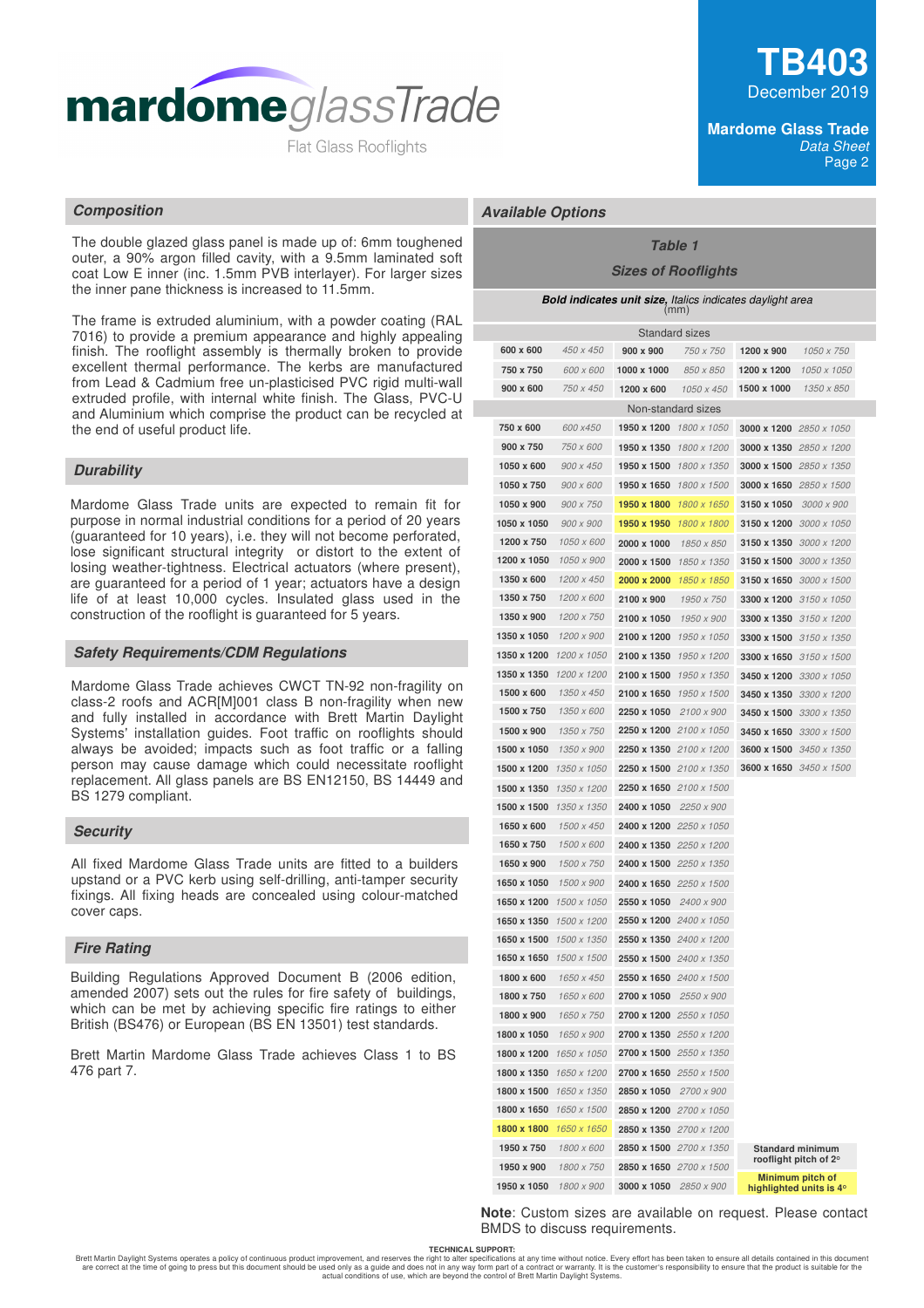

#### **Available Options** Continued

#### **Ventilation:**

Ventilation can help reduce humidity, and reduce risk of condensation and should be considered in any areas of high humidity. Mardome Glass Trade rooflights may be unvented or can incorporate vents. These can either be hitand-miss manually controlled trickle vents, automatic humidity controlled vents or high powered extraction ventilation (Powervent: Details listed in Table 2.)



#### **Ventilation Options** Provides 8400m Equilvalent Area Ventilation **Table 2** Ventilation Type Description Nating Trickle Ventilation (Hit-and-Miss) Automatic Humidity Controlled Trickle Ventilation Provides 7822m Equilvalent Area Ventilation and provides superior protection against condensation Manually operated trickle ventilation provides background ventilation to the interior Humidity controlled trickle ventilation is sensor controlled to open and close in response to room humidity levels 'Powervent' high extraction ventilation Kerb mounted, electrically powered fans providing excellent extraction rates for a variety of applications Ventilation levels between 55-880 m<sup>3</sup> /hr depending on number of fans and rooflight size

Mardome Glass Trade can also be opened on concealed hinges using actuators to create a large ventilation area. Opening rooflights can contribute to room ventilation as required by Part F of the Building Regulations.

| Table 3<br><b>Opening Options</b>          |                                                                                                                                                           |                     |                        |  |
|--------------------------------------------|-----------------------------------------------------------------------------------------------------------------------------------------------------------|---------------------|------------------------|--|
| <b>Opening Type</b>                        | <b>Geometric Ventilation</b><br>Area                                                                                                                      |                     |                        |  |
|                                            |                                                                                                                                                           | Min                 | Max                    |  |
| <b>Manual Opening</b><br>(MLD)             | Hinged opening rooflight which is<br>operated manually via a worm<br>gear drive with an extension pole                                                    | $0.300 \text{ m}^2$ | $0.714 \text{ m}^2$    |  |
| <b>Powered Opening</b><br>(PCD/PCR)        | Powered hinged opening rooflight<br>with completely concealed<br>operating mechanism.<br>Opened and closed<br>using a control switch or<br>remote control | $0.210 \text{ m}^2$ | $1.176$ m <sup>2</sup> |  |
| Sensor Controlled Powered<br>Opening (PCS) | Powered hinged opening rooflight<br>which includes rain sensors<br>for automatic operation                                                                | $0.210 \text{ m}^2$ | $1.176$ m <sup>2</sup> |  |

#### **Size Restrictions for Opening Options:**

Please note that restrictions apply due to size, wind loadings and weight. For powered opening rooflights, size is normally restricted to a maximum of 1800mm x 1800mm (square) and 2400mm x 1500mm (rectangle). Size of the largest manual opening rooflight is restricted to 1200mm x 1200mm.

#### **Roof Applications:**

Mardome Glass Trade units are suitable for flat roof applications with a pitch of  $2^{\circ}$ -15 $^{\circ}$ .  $2^{\circ}$  is typical for a 'flat roof'. If a roof is less than  $2^{\circ}$ , packers (not supplied) will need to be placed under the kerb of the unit or on the top of a builders upstand to raise to the minimum  $2^{\circ}$ . This is to prevent water ponding on the glass leading to rapid dirt build up. A minimum of  $4^{\circ}$  pitch is required for sizes where both the length and width are larger than 1650mm.

#### **Acoustic Performance:**

Mardome Glass Trade units achieve a direct airborne sound insulation value of 39db (Rw). This value can be improved further by the fitting of a kerb acoustic pack. The acoustic pack is not available with vented or opening options.

#### **Glazing Options & Transmission Values**

The glazing used achieves the following values:

| <b>Table 4</b> |           |                        |               |  |
|----------------|-----------|------------------------|---------------|--|
| Light          |           | <b>Solar Energy</b>    |               |  |
| Transmission   | 76% - 78% | g-value                | $0.60 - 0.62$ |  |
| Reflection     | 12%       | Shading<br>coefficient | $0.69 - 0.71$ |  |

#### **Thermal Performance**

Part L Building Regulations require a U-value of at least 2.2 W/m2K.

Mardome Glass Trade units achieve a centre pane U-value of 1.1 W/m2K which exceeds requirements of Part L Building Regulations.

#### **Product Accessories**

#### **Burglar Bar:**

The Mardome Burglar Bar is designed to fit beneath the foot of the kerb to provide additional security where required. It is powder coated in a white finish, and available in all sizes.

#### **TECHNICAL SUPPORT:**

Brett Martin Daylight Systems operates a policy of continuous product improvement, and reserves the right to alter specifications at any time without notice. Every effort has been taken to ensure all details contained in t